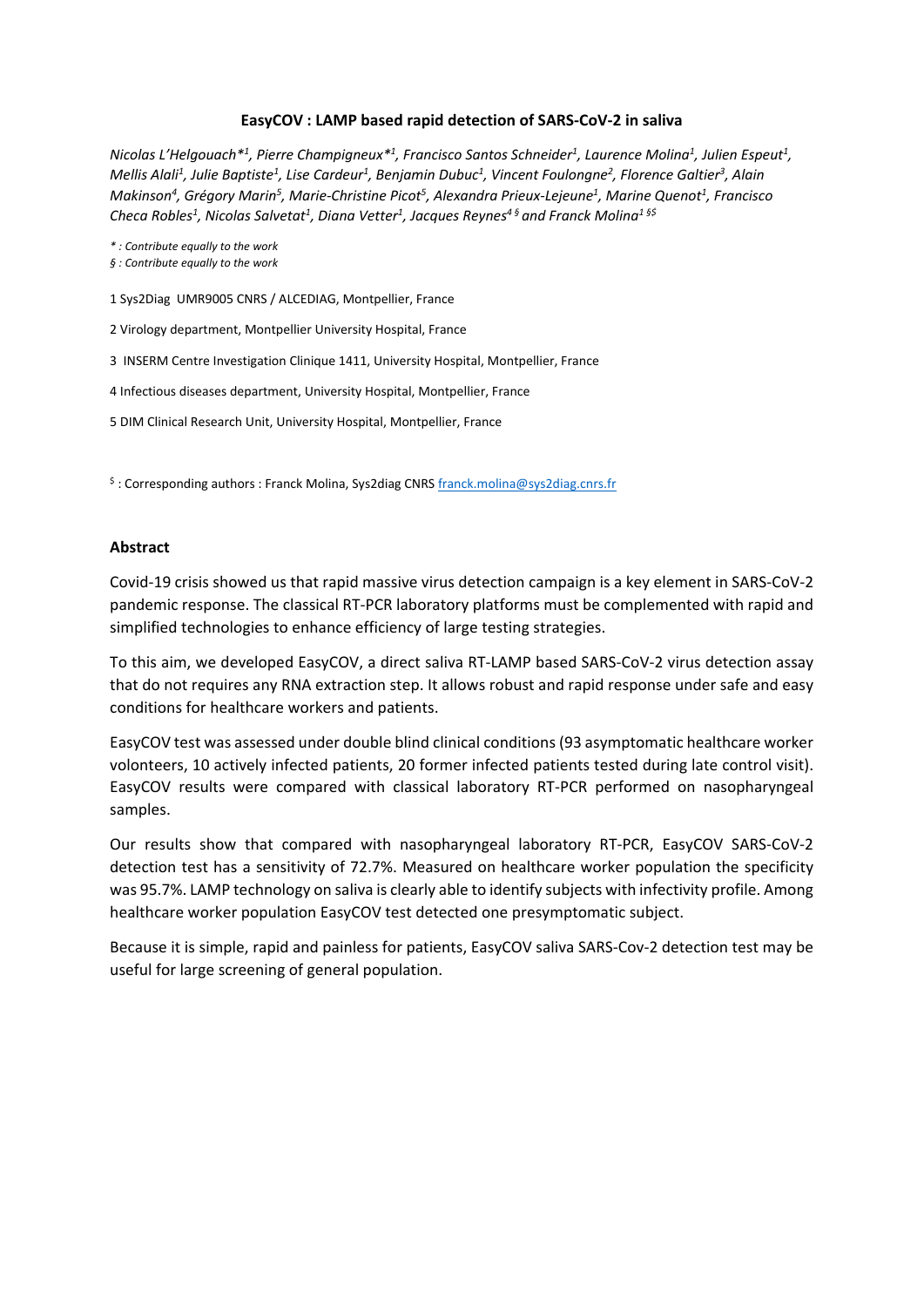#### **Introduction**

COVID‐19 crisis teaches us that before, during and after population lock‐down, massive testing is a relevant strategy to protect worldwide populations. However, to be efficient, testing strategy must be compliant with a vast variety of use cases ranging from sanitary to socio-economics concerns. Many use cases cannot afford multi-step testing procedures including sample collection, transport, laboratory analysis, data treatment and patient information leading to at least 12h to 24h response time. This response delay induces efficiency loss in all testing strategies. In addition, some use cases require quick answers on the spot like airport, restricted area access, crowded close zone, etc. In such cases, virus detection assays must be quickly and easily performed at low cost in a minimally invasive way.

Current SARS‐CoV‐2 Virus detection assays are mainly of two kinds: i) antigen assays based on viral antigen detection using immunoassays technology or ii) RT‐PCR based approaches. Laboratory RT‐PCR approaches are clearly the most sensitive (and specific) however their real clinical performances may be attenuated by the sampling procedure (X. Li et al., 2020). Nasopharyngeal (NP) sampling is the most widely used. NP laboratory RT PCR sensitivity is around 70%. In addition to the necessity of the NP sampling to be performed by qualified medical staff, it is painful for the patient and at risk to contaminate the caregiver (Wen‐Liang Guo et al., 2020).

Recent publications showed that Saliva is a reliable tool to detect SARS‐CoV‐2 (Azzi et al., 2020) with strong virus load in contagious patients. In addition, some studies suggested that saliva is more sensitive to SARS-CoV-2 with higher titers than NP swabs (Wyllie et al., 2020). The fact that SARS-CoV-2 virus was found to have salivary gland tropism in animal may be an explanation (Jasper Fuk‐Woo Chan et al., 2020). Comparative studies in human show that SARS‐CoV‐2 virus content in saliva may appear sooner than in NP swabs. Adding the fact that saliva sampling procedure is simpler for caregiver and less invasive for patient makes saliva sample of great interest in the context of regular on the spot testing strategy (Kelvin Kai‐Wang To et al., 2020). In addition the consistency seems to be higher in saliva throughout the course of infection (Willie et al., 2020).

On the technological point of view, RT-LAMP isothermal amplification technology is very attractive since it allows rapid RNA reverse transcription and DNA amplification without temperature cycles requirement. A simple 65°C heating allows the detection of specific RNA fragments. It has already been used for SARS-CoV-2 specific detection (Anhatar et al., 2020, Tsai et al., 2020, Ben-Assa et al., 2020, Thi al., 2020, Minghua Jiang et al, 2020; Yinhua Zhang et al., 2020 ; Laura E. Lamb et al., 2020). LAMP technology does not even require complex devices neither laboratory infrastructures. One limiting step of the actuals laboratory RT‐PCR SARS‐CoV‐2 detections is the RNA extraction step that is time consuming, expensive and require centrifugation steps.

We developed a direct saliva assays avoiding RNA extraction (EasyCOV test). For that, we had to tackle human saliva complexity and variability. We compared herein EasyCOV, a raw salivary SARS-CoV-2 virus assay to NP RT‐PCR SARS‐CoV‐2 patient assessment. It has been designed to ease the sampling, protect the caregivers and to return a reliable rapid response at low cost. Thus, it can be used as on the spot security net in the context of Covid‐19 crisis.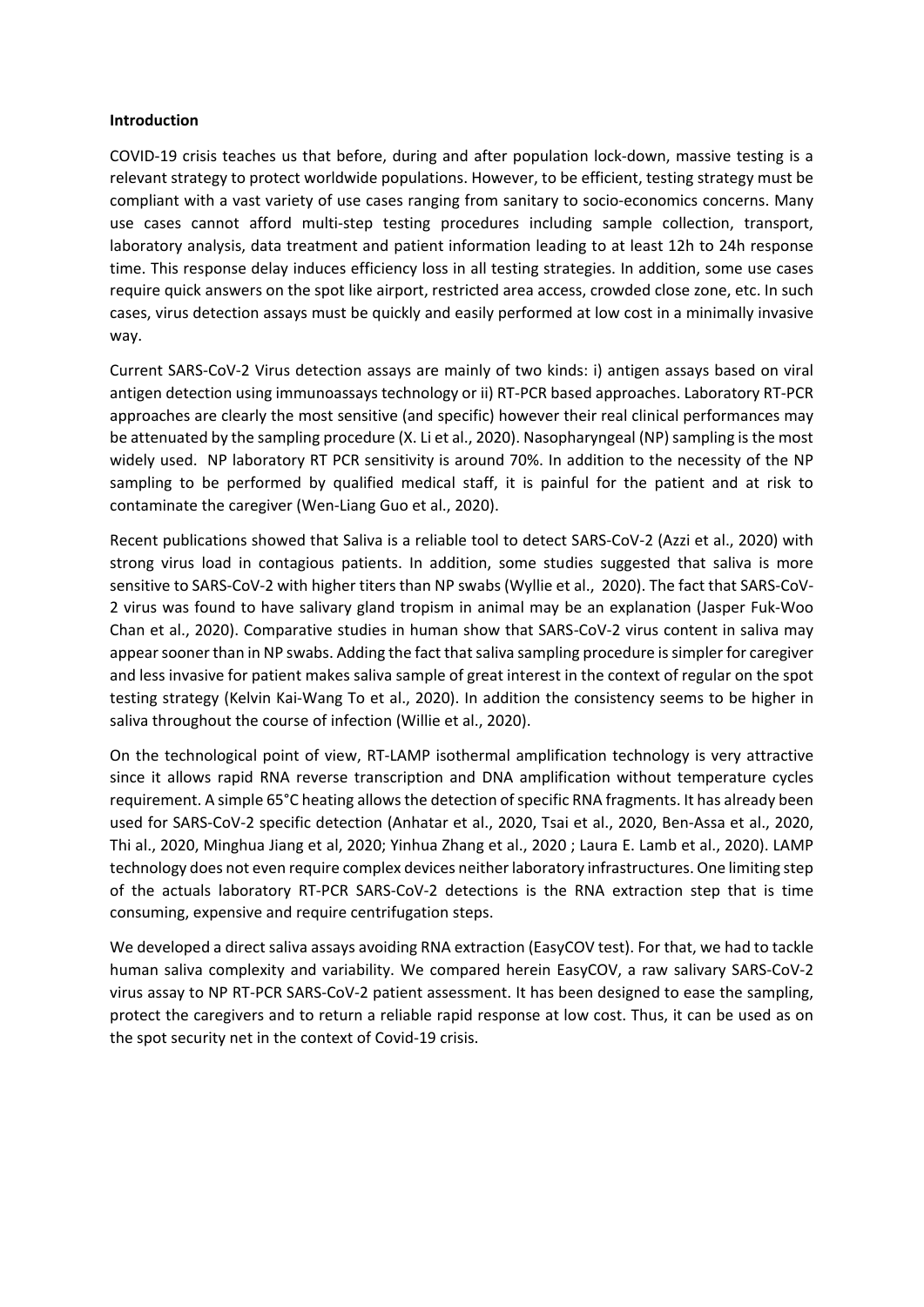#### **Materials and Methods**

#### *Clinical Samples*

Prior to nasopharyngeal swabbing for SARS‐CoV‐2 RT‐PCR, healthcare workers were interviewed for symptoms on the day and during the 10 past days. For patients, these symptoms were collected in the medical record as well as respiratory complications and specific CT scan signs.

Saliva samplings were collected at the same time as nasopharyngeal swabbing for all healthcare workers having given their agreement to participate in the study. For patients already tested, only the saliva samples have been redone. The results of RT-PCR already carried out were all collected in the electronic CRF of the study. All the nasopharyngeal RT‐PCR were analyzed in the Montpellier University Hospital Virology laboratory while saliva sampling were sent to research laboratory Sys2Diag (Figure



*Figure 1: Clinical study work‐flow. Samples available for this study were taken by the hospital. Saliva samples were put on ice and transferred to the laboratory within 3 hours. RNA from nasopharyngeal samples were extracted and submitted to SARS‐CoV‐2 detection by RT‐PCR at the hospital. Saliva samples were submitted to different tests in the research laboratory: (i) RNA extraction and SARS‐CoV‐ 2 detection by RT‐PCR, (ii) Direct SARS‐CoV‐2 detection without RNA extraction by RT‐LAMP combined to Fluorescence and colorimetric reading in parallel.* 

## *RNA extraction from nasopharyngeal sampling and RT‐qPCR SARS‐CoV‐2 virus detection*

Samples were collected through nasopharyngeal swabbing further discharged in 1 mL viral transport medium (VTM). Prior to RNA extraction, 200  $\mu$ L of VTM were inactivated by mixing with the same amount of ATL Lysis buffer (Qiagen, Germany). Extraction was performed on 200 µL of inactivated samples using an automatic extraction process running the Starmag extraction kit (Seegene, Korea). A commercial multiplexed real time RT‐PCR targeting the RdRp, E and N viral genes was used for viral detection (Allplex 2019‐nCov assay kit, Seegene, Korea).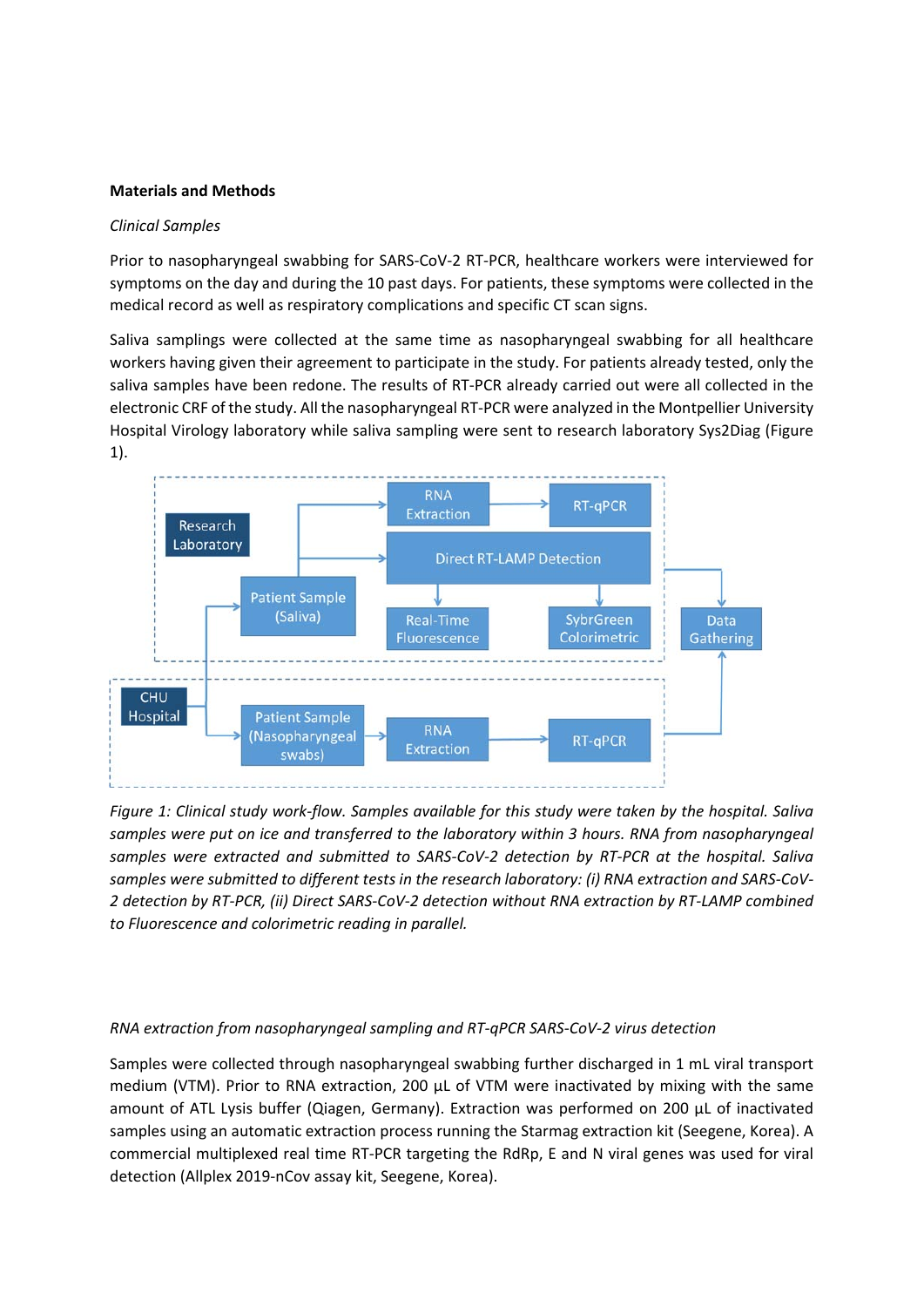#### *Saliva pretreatment and direct LAMP SARS‐CoV‐2 virus detection*

In order to inactivate the RT‐LAMP inhibitory components in the saliva, the saliva were incubated at 65°C for 30 minutes before RT‐LAMP reaction.

After treatment, 3 µl of treated saliva were added to a RT-LAMP reaction mix containing 1X Warmstart buffer (NEB E1700L), 1M Betaine and a DNA‐primer mix composed of 1,6 µM FIP, 1,6 µM BIP, 0,2 µM F3, 0,2 µM B3, 0,4 µM LOOP F (F1), 0,4 µM LOOP B (B1). For real-time detection on a real-time PCR system (Roche LightCycler 480), we added to the reaction a fluorescent dye (NEB E1700L). For EasyCOV colorimetric detection, after 30 minutes of incubation at 65°C we added 1µl of Sybrgreen I (Invitrogen S7563). Saliva positive for SARS‐CoV‐2 turned yellow while negative ones were orange. The final color can be automatically interpreted by a smartphone application called EasyCOV Reader developed by VOGO Company. For each experiment we added positive and negative controls: a SARS‐CoV‐2 purified RNA (Human 2019‐nCoV strain 2019‐nCoV/Italy‐INMI1 RNA #008N‐03894 ‐ EVAg), 1 confirmed positive saliva, 1 confirmed negative saliva, a No template control (H2O) and a SARS DNA (Not cross-reacting with SARS‐CoV‐2, IDT, #10006624).

## *RNA extraction from saliva and RT‐qPCR SARS‐Cov‐2 virus detection (Based on Pasteur Institute protocol on nasopharyngeal sampling)*

After collection, 100 µl of saliva samples were treated in the presence of 5mM DTT for 30 minutes at RT. After treatment, saliva RNA extraction was done using the Nucleospin Dx Virus Kit (Macherey Nagel #740895.50). RT-qPCR reactions were prepared in 384 multi-well plates. After purification, 2 µl of purified RNA were added to a Invitrogen superscript III Platinium One step reaction mix (#11732020) containing 1X reaction mix, 0,8 mM MgSO4 and a DNA‐primer mix composed of 0,4 µM forward primer nCoV\_IP2‐12669, 0,4 µM reverse primer IP2‐12759, 0,4 µM forward primer nCoV\_IP4‐14059, 0,4 µM reverse primer nCoV\_IP4‐14146, 0,16 µM nCoV IP2‐12696b Probe(+), 0,16 µM nCoV\_IP4‐14084 Probe(+). Real‐time detection was performed on a real‐time PCR system (Roche LightCycler 480) directed by the LightCycler 480 Software (version 1.5.1.62). Thermal cycling conditions were: Reverse transcription 20 minutes at 55°C, pre‐Incubation 3 minutes at 95°C, 50 cycles of DNA amplification (95°C for 15s, 58°C for 30s) and 30s of cooling at 40°C.

## *Statistical Analysis*

All statistics and figures were performed with the "R" statistical open source Software (version 3.5.3). Contingency table and diagnostic performance was calculated using the confusion Matrix function in the caret R package version 6.0‐86 (Kuhn, 2008).

## **Results and Discussion**

## *Design of Study*

In this monocentric prospective diagnostic test study, patients or subjects were prospectively included. The salivary SARS‐CoV‐2 virus assay (EasyCOV) was analyzed double‐blinded on COVID‐19 status and on reference test (RT‐PCR on nasopharyngeal sampling).

Salivary clinical samples were recovered from patients with a previous known SARS‐COV‐2 infection admitted to University Montpellier Hospital in the unit specialized in COVID and from volunteer caregivers working at the same hospital. Healthcare workers or adult outpatients were recruited when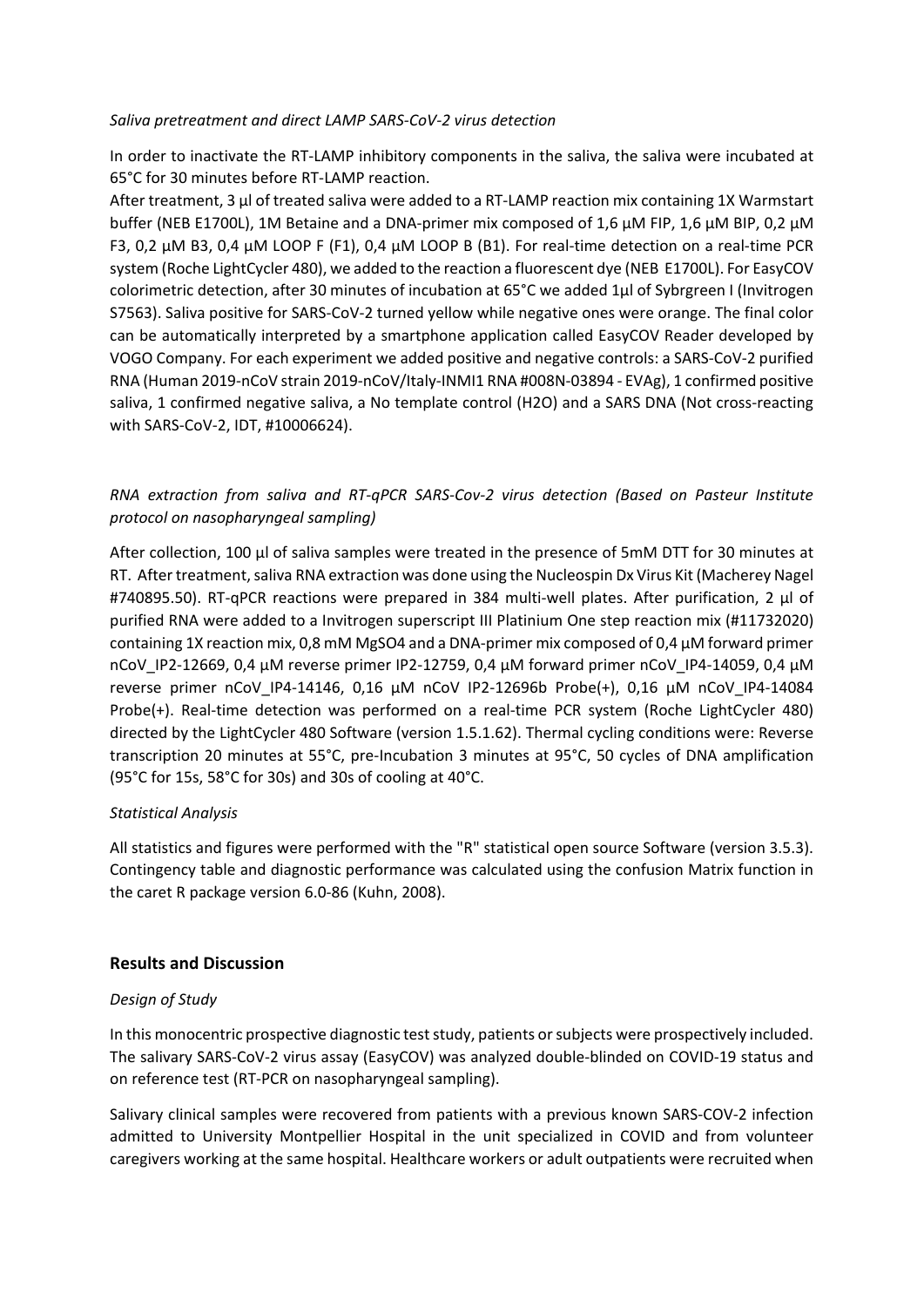attending the center for SARS‐CoV‐2 screening or diagnosis, based on symptomatic case‐finding or close exposure with an index case.

For this intermediary analysis, a total of 130 subjects were recruited (Figure 2). Among them, 7 subjects were excluded from the analysis due to the insufficient quantity of salivary material for testing. This clinical evaluation was approved by French National Protection of Person Committee (NCT04337424).



 $N=123$  (N=130-7 exclusions) 93 volonteers, 30 subjects infected

*Figure 2 Subject stratification.* 

Screening of healthcare workers of unknown Covid status were categorized separately from patients Covid+. Patients Covid+ were separated in two classes: One corresponding to patients under active infection (Ct<35), a second class correspond to patients who recovered from Covid-19 (Ct>=35) and inspected for a late control visit. It was demonstrated by La Scola et al that infectivity disappears when Ct measured with NP RT‐PCR was higher that 34 (La Scolla et al., 2020).

#### Table 1 Clinical characteristic of cohort

|                                             | <b>Total</b>     | <b>Healthcare</b>     | Late            | <b>Active</b>    |
|---------------------------------------------|------------------|-----------------------|-----------------|------------------|
| <b>Demographics</b>                         | <b>Sample</b>    | workers               | Control         | <b>Infected</b>  |
|                                             | n                | n                     | n               | n                |
|                                             | 123              | 93                    | 20              | 10               |
| Age                                         |                  |                       |                 |                  |
| Age (min-max)                               | 19-84            | 19-58                 | 28-84           | 51-79            |
| Age (mean±SEM)                              | $43\pm(1.4)$     | $37.1 \pm (1.1)$      | $58.5\pm(3.2)$  | $67.1\pm(3.5)$   |
| p value (vs CTRL)                           |                  |                       |                 | 1.00E-05         |
| p value (vs Active)                         |                  |                       | 0.08493         |                  |
| Gender                                      |                  |                       |                 |                  |
| Male $(n(\%))$                              | 42 (34.1%)       | 22 (23.7%)            | 14 (70%)        | 6(60%)           |
| Female $(n(\%))$                            | 81 (65.9%)       | 71 (76.3%)            | 6 (30%)         | 4 (40%)          |
| <b>BMI</b>                                  |                  |                       |                 |                  |
| BMI (kg/m2) (mean±SEM)                      | $26.3 \pm (1)$   | NaN <sub>±</sub> (NA) | $26.8\pm(1.2)$  | $25.6\pm(1.9)$   |
| Inflammation*                               |                  |                       |                 |                  |
| CRP (mg/L) (mean±SEM)                       | 72.7±(24)        | NaN <sub>±</sub> (NA) | $28.7\pm(12.8)$ | $138.8\pm(46.6)$ |
| Delay between NP-salivary sampling          |                  |                       |                 |                  |
| Days (mean±SEM)                             | $1\pm(0.3)$      | 0(0)                  | $3.3 \pm (1.2)$ | $5.5\pm(2.6)$    |
| Delay between NP-salivary sampling from 1st |                  |                       |                 |                  |
| Symptoms                                    |                  |                       |                 |                  |
| Days (mean±SEM)                             | $23.2 \pm (2.5)$ | $15.2\pm(6.1)$        | $31\pm(2.9)$    | $16.4\pm(2.9)$   |
| Serology (IgG/IgM)                          |                  |                       |                 |                  |
| Positive (n(%))                             | 5(4.1%)          | 4 (4.3%)              | 1(5%)           | $0(0\%)$         |
| CT Scan                                     |                  |                       |                 |                  |
| Positive (n(%))                             | 13 (10.6%)       | $0(0\%)$              | 8 (40%)         | 5(50%)           |
| Symptoms J0                                 |                  |                       |                 |                  |
| $(n(\%))$                                   | 31 (25.2%)       | 15 (16.1%)            | 11 (55%)        | 5 (50%)          |
| Comorbidity                                 |                  |                       |                 |                  |
| (n(%))                                      | 20 (16.3%)       | 0(0%)                 | 13 (65%)        | 7 (70%)          |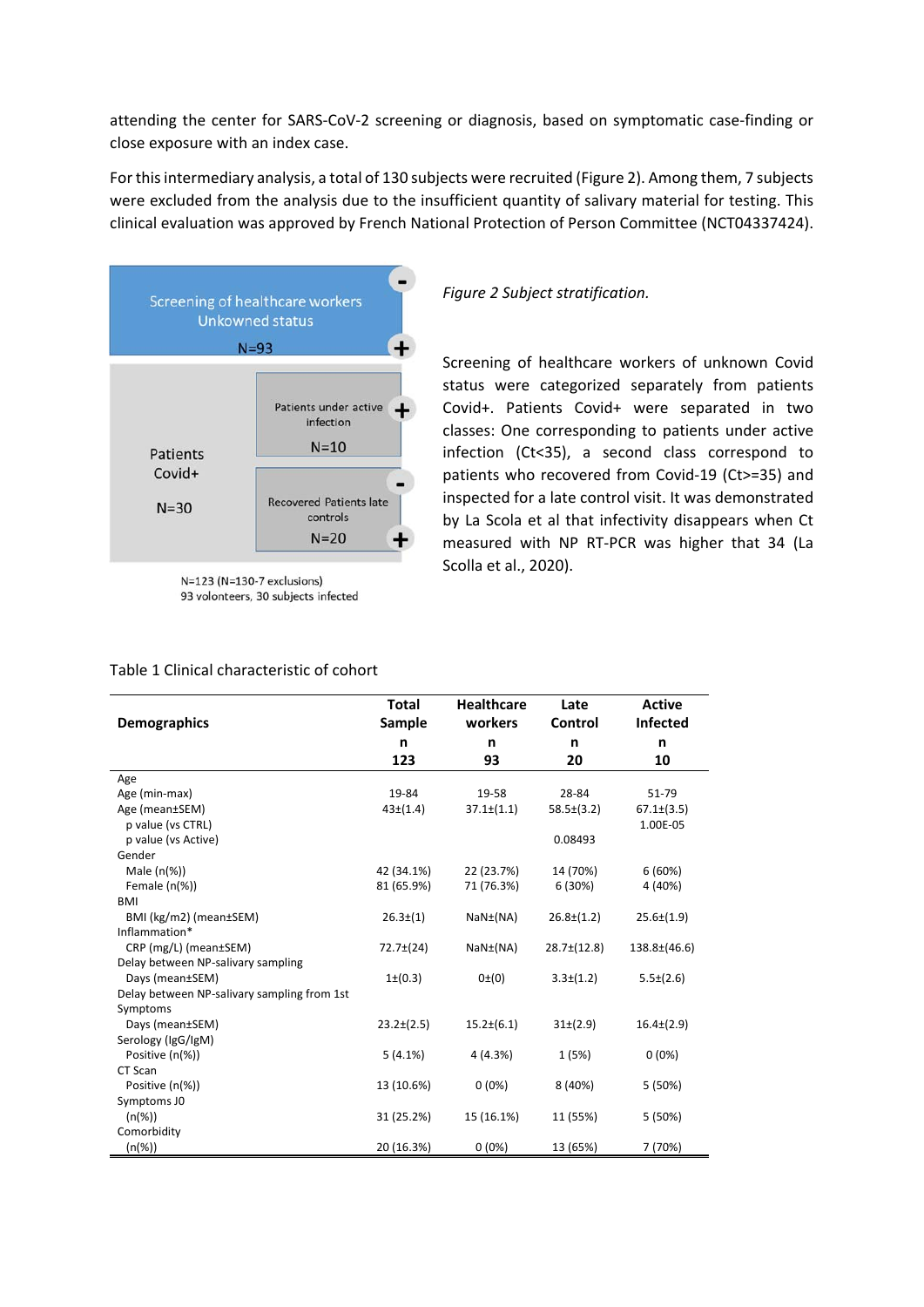Considering that covid‐19 was more severe for aged population, as expected, the average age of active patients is higher than healthcare worker population. The same related with the inflammation markers (e.g. CRP) was observed. Serology was only performed on healthcare workers.

## **EasyCOV a simple and quick SARS‐CoV‐2 saliva detection for mass screening**

Here we developed a new simple saliva SARS‐CoV‐2 detection test based on RT‐LAMP technology that we called EasyCOV (Figure 3). After saliva collection with a pipette under the tongue, 200 µl of saliva are transferred in a 0.5 ml tube in which a salivary inactivation solution is present. The tube is then incubated at 65°C for 30 minutes in a simple thermoblock. After incubation, 3 µl of inactivated saliva is transferred in a new tube containing 17 µl of RT-LAMP reaction mix. After 30 minutes of incubation at 65°C, the RT‐LAMP reaction is revealed by the addition of 1µl of SybrGreen. A yellow coloration of the mix gives a positive result for the presence of the virus. An orange coloration gives a negative result. After addition of the SybrGreen, to get a precise reading, the tube is analyzed thanks to a specific mobile application (EasyCOV Reader, VOGO) installed on a mobile phone or a touch pad. In order to keep the detection usable with different amount and quality of light, the detection is done with the tube laying on a white paper were colors of reference are printed (Figure 4). The mobile Apps will give three possible responses: Positive, Negative or Ambiguous.



*Figure 3 Schematic representation of EasyCOV steps for SARS‐CoV‐2 detection* 

## **EasyCOV Saliva test evaluation**

In order to evaluate our EasyCOV RT-LAMP assay, we compared it to the Montpellier University Hospital clinical status based on NP RT‐PCR Ct threshold (<35 is considered as positive and potentially infectious) (Figure 1, Table S1 and Table S2). To follow the RT‐LAMP amplification process we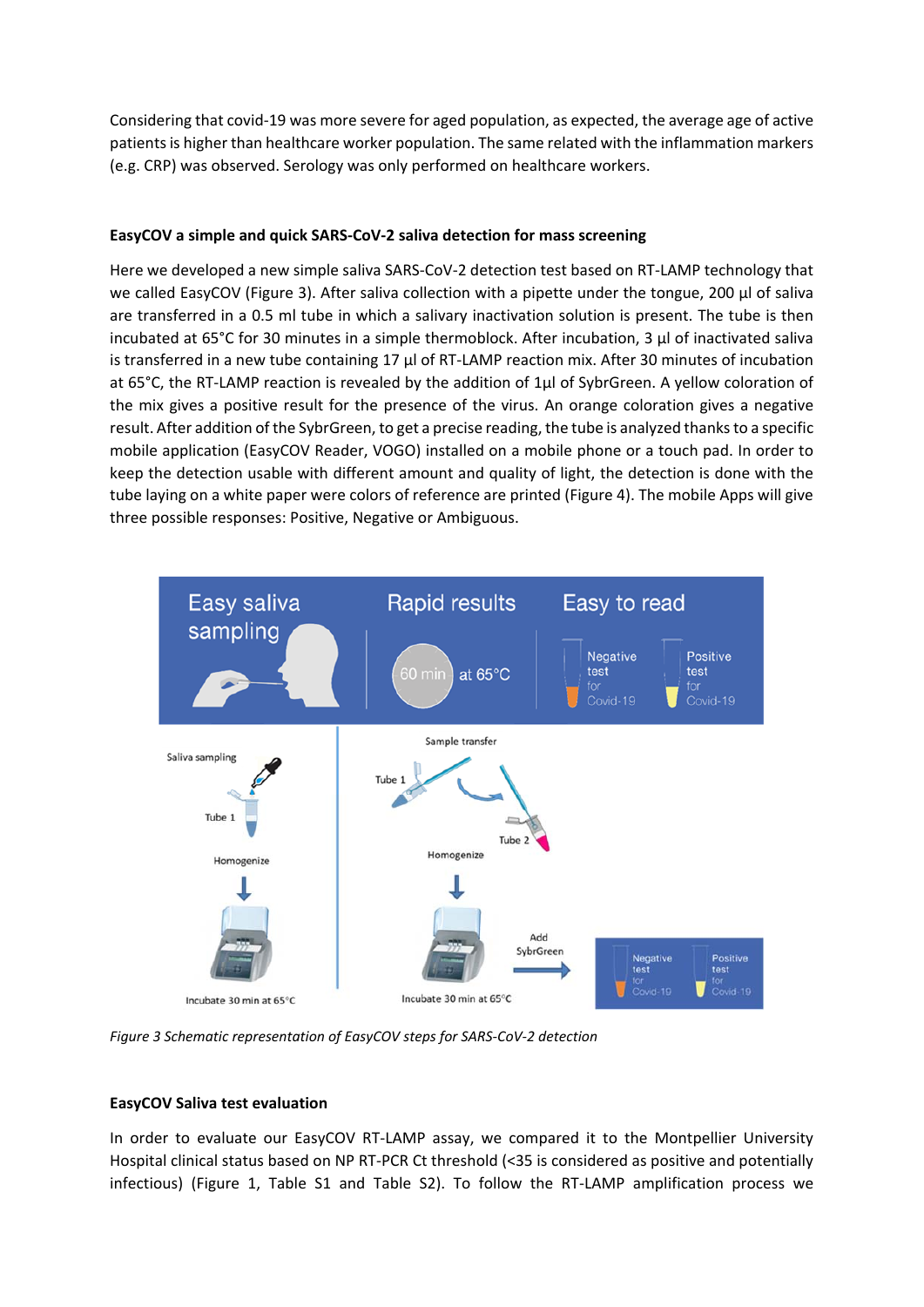performed in parallel end‐point colorimetric experiment (similar to real EasyCOV assay) and real‐time fluorescence tracing of RT-LAMP amplification followed by Tm analysis (Figure 4). Each experiment was run with positive and negative controls. The lamp Tm analysis was stated according to control profile. This fluorescence parallel study was a way to monitor the EasyCOV RT‐LAMP assay.



*Figure 4. EasyCOV colorimetric assay and fluorescence real‐time analysis of RT‐LAMP amplification of SARS‐CoV‐2 virus. Upper figure: EasyCOV colorimetric assay. Readout of a positive and a negative patient saliva. Lower figure: (A) Representative fluorescence signals obtained for RT‐LAMP amplification of 2 positively and 2 negatively infected saliva. A positive control containing SARS‐CoV‐2 purified RNA and a negative control lacking template has been included. (B) Representative melting curves analysis of the samples.* 

All the sample collected from all the groups were analyzed using EasyCOV RT-LAMP assay and compared against reference NP RT‐PCR performed in double blinded at Montpellier University Hospital and Sys2diag laboratory. The results were expressed as qualitative patient positive/negative status and included in the contingency table 2. Most of the negative samples found by the Montpellier University Hospital were found negative using EasyCOV test. Four false positive were found in the group healthcare workers. One False positive found with EasyCOV belong to the group of covid‐19 recovered patients during their late control visit. Consequently the specificity of EasyCOV for heathlcare workers screening was 95.7%.

Among the patients under active infection (NP RT‐PCR Ct<35) we observed a sensitivity of 72.7% with EasyCOV test. This makes EasyCOV test suitable for on the spot SARS‐CoV‐2 population screening.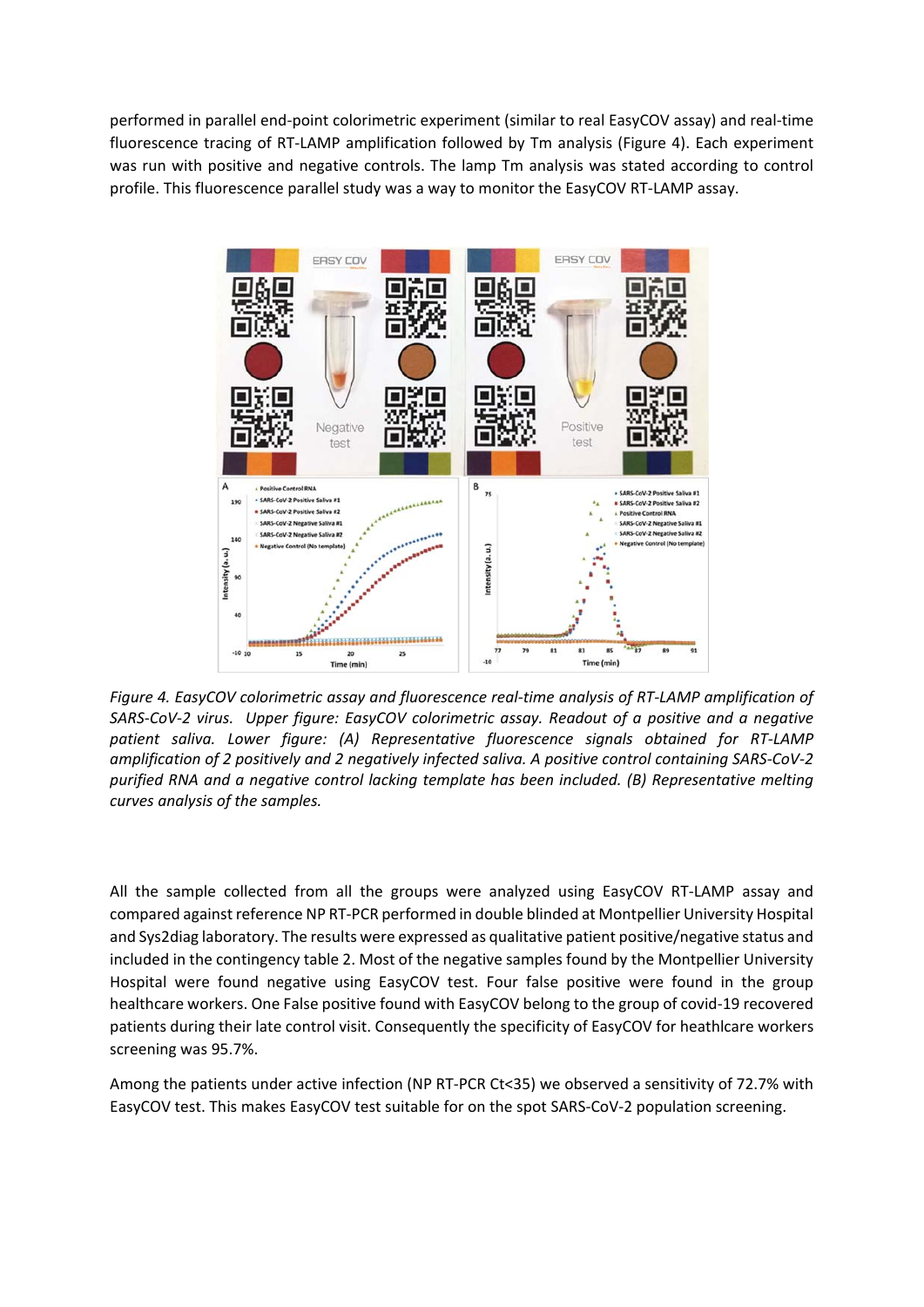|                    |       | Subject status based on<br><b>RT-qPCR</b> |                   |    |   |     |  |  |  |
|--------------------|-------|-------------------------------------------|-------------------|----|---|-----|--|--|--|
|                    |       | Heathcare Active<br>workers<br>Infection  |                   |    |   |     |  |  |  |
|                    |       | <b>Neg</b>                                | Neg<br>Pos<br>Pos |    |   |     |  |  |  |
| Easycov<br>Results | Neg   | 88                                        | 3                 | 11 | 6 | 108 |  |  |  |
|                    | Pos   | 4                                         | 8                 | 1  | 2 | 15  |  |  |  |
|                    | Total | 92                                        | 11                | 12 | 8 | 123 |  |  |  |

|                                | <b>Sensitivity</b> | 95 % CI                |
|--------------------------------|--------------------|------------------------|
| Active Infection (ct <35)      | 72.7%              | $[39.0\%; 94.0\%]$     |
| Positive late control (Ct ≥35) | 25.0%              | $  [3.2\% ; 65.1\%]  $ |

|                            | <b>Specificity</b> | 95 % CI            |
|----------------------------|--------------------|--------------------|
| Negative Healtcare workers | 95.7%              | $[89.2\%; 98.8\%]$ |
| Negative Late control      | 91.7%              | $[61.5\%; 99.8\%]$ |

*Table 2 Contingency table of the results shown in table S1 and S2, comparing subject status based on nasopharyngeal RT‐qPCR and salivary EasyCOV test for 123 subjects. (Right) Sensitivity and specificity of the EasyCOV test with respect to the subject status.* 

Our study represent a typical distribution of population for a screening campaign with a large group of non‐infected people, and a population with either a recent or late infection. In this context EasyCOV is able to detect about 73% of infected patients. However, specific cases have been identified as representative of typical profiles that can be encounter under real conditions.

Infectious patients like patient P#010 are likely to be detected, although a few of them could be missed. As well negative subjects like S#018 have been stated negative by EasyCOV and a very low amount of false positive was observed. Next to these simple cases other patients highlight less obvious cases that may occur when use at large scale.

Presymptomatic patients are always difficult cases to address since their viral content may strongly vary before the first symptoms. For instance, two days before the first symptoms the viral content is supposed to be very high however they are big discrepancies from one patient to another. In our study, we had the case of P#080 who was found negative with NP RT PCR but positive using EasyCOV in saliva. For this patient, investigation with RT PCR from RNA extraction from saliva was found positive with Ct=28.8. In addition, this patient was seropositive for SARS‐CoV‐2. Thus, EasyCOV, in this case, was able to identify a presymptomatic patient.

Few false positive results were raised by EasyCOV. When analyzed, we saw two kinds of false positive. In the first kind are the patients that have never been infected with all other virological and serological tests negative but found positive with LAMP in saliva . They are probably real false positive. The second category, are the patients that have been infected , with at least one virological or serological test positive but are considered as cured at the time of saliva sampling. In such case, some patients were still found positive by EasyCOV, probably signing low content of active or inactive virus. If the serology is positive, one can say that EasyCOV test detects patients with late infection. On the other hand, if the serology is negative, then the patient may be under active infection and thus, must be controlled by a nasopharyngeal RT‐PCR assay.

#### **Conclusion**

EasyCOV SARS‐CoV‐2 virus detection test was designed in the context of covid‐19 response. Because EasyCOV is a rapid and simple, it is compatible with large scale population screening. In addition, saliva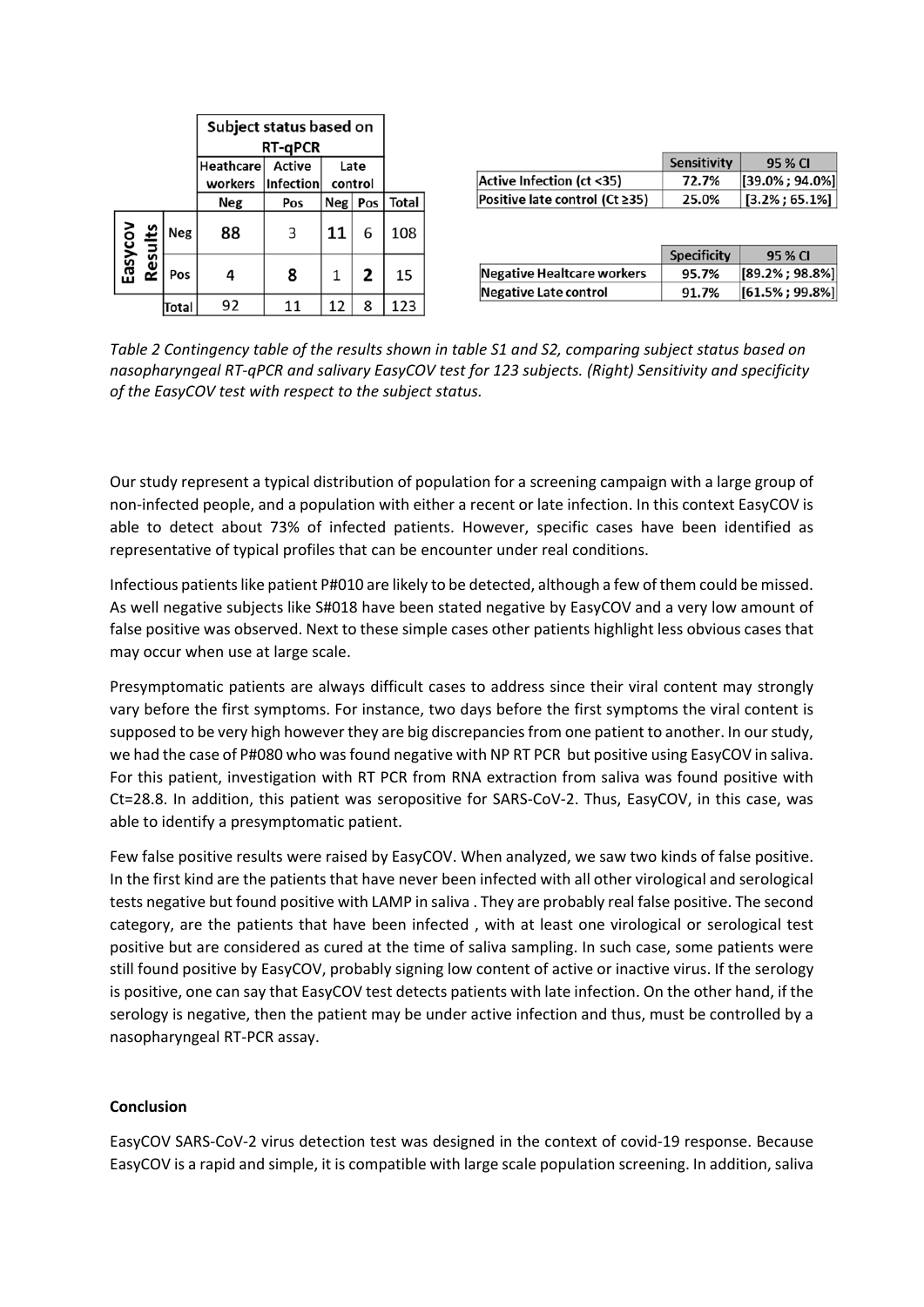who was shown to be reliable sample for SARS‐CoV‐2 virus detection, is less invasive for tested subject and thus prone to be easily accepted by the population.

This clinical study was perform on distinct subject groups. Healthcare workers with unknown covid status and covid+ patients. This later group was divided in two subgroups patients actively infected (NP RT‐qPCR Ct<35) and cured patients on late visit (NP RT‐qPCR Ct>=35). These groups were supposed to represent a classical screening population distribution.

EasyCOV performances was 72.7% sensitivity on actively infected patients. But was still able in some case to detect virus in cured patients on late control visit. The specificity was 95.7% meaning a very low rate of false positive result. However, among healthcare worker population EasyCOV test detected one presymptomatic subject. Future works must investigate the real status of the remaining few false positive.

EasyCOV saliva SARS‐CoV‐2 detection is then suitable for on the spot use in the context of population screening.

**Ethics and Reporting** The intend of this work was to develop clinically compliant rapid virus detection test in the context of emergency concerns of covid-10 crisis. The work was undertaken in accordance with the French ethical requirements. The clinical study was reviewed (CPP Comity of Person Protection) accepted under the registration number 20036‐60435. Individual consent is a part of the sample collection procedure. Human 2019-nCoV strain 2019-nCoV/Italy-INMI1 RNA (#008N-03894) was furnished by EVAg company under a biological material transfer agreement (Horizon 2020 programme Grant No. 653316).

Reference of Clinical assay: NCT04337424

## **Disclosure Statement**

The authors declare that AP and FM have conflict of interest with SkillCell Company that develops the industrial version of the EasyCOV Assay. The rest of authors have no conflict of interest identified.

## **Acknowledgements**

We thanks Nicolas Doll from New England Biolabs France for technical support, Caroline Goujon CNRS for helpful scientific discussion, Victor Petit, Sofia El Annabi, Alexandre Lassaigne from Skillcell, Patrick Collet, Yann Pichot, Marine Bittel from TRONICO, Marc Delmas, from PMB, Pascaline Dubs, Guillaume Rochet from CNRS, Thomas Hottier and Jérome Bayette from Labosud, Christophe Carniel from VOGO for technical discussions, developments and kind support. Sys2diag members for their day basis support during such complicated period.

This work was financially supported by the CNRS, SkillCell, Region Occitanie and DGA (AID).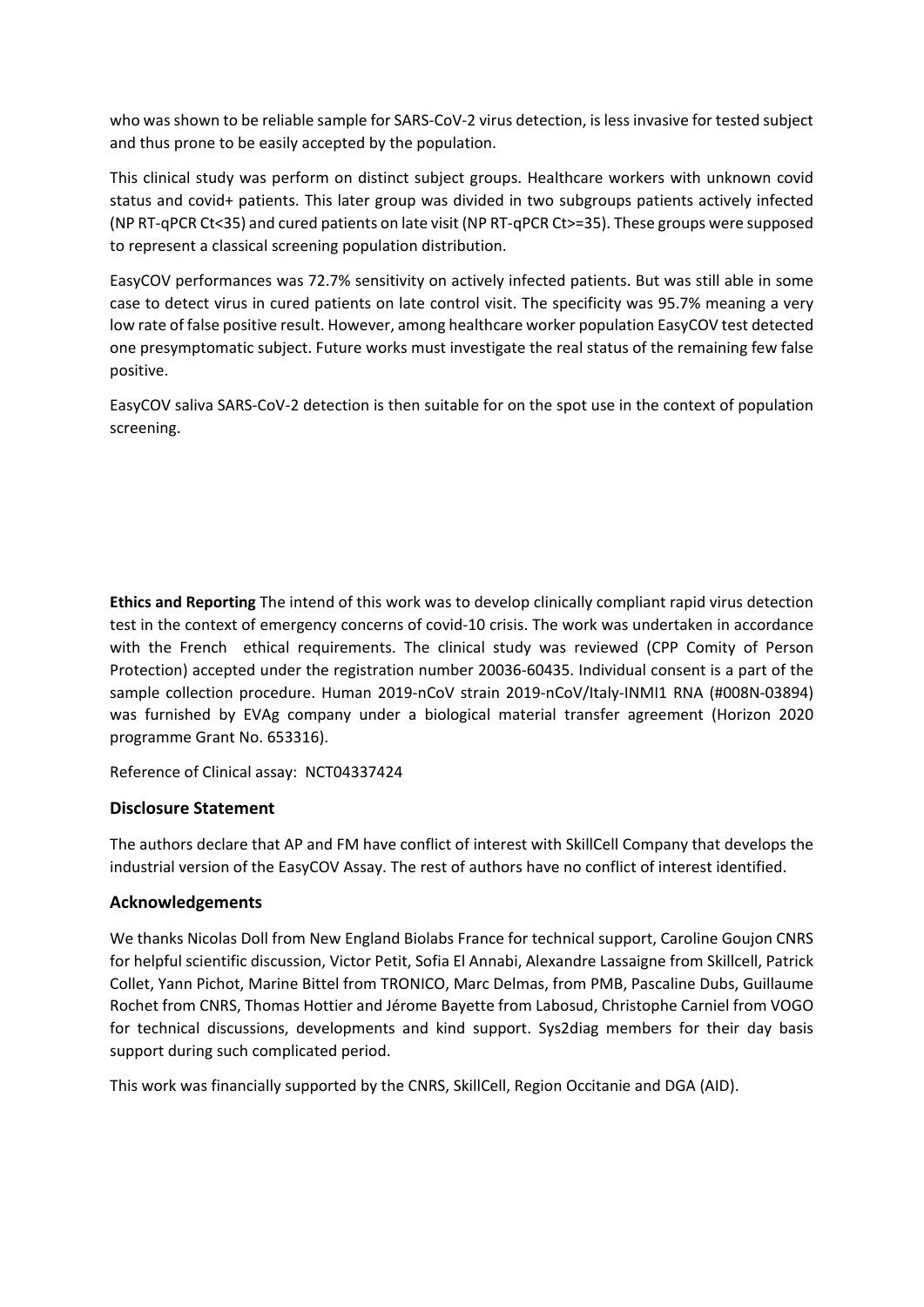#### **References**

Anahtar, M. N., G. E. McGrath, B. A. Rabe, N. A. Tanner, B. A. White, J. K. M. Lennerz, J. A. Branda, C. L. Cepko and E. S. Rosenberg (2020). "Clinical assessment and validation of a rapid and sensitive SARS-CoV-2 test using reverse-transcription loop-mediated isothermal amplification." medRxiv: 2020.2005.2012.20095638.

Azzi, L., G. Carcano, F. Gianfagna, P. Grossi, D. D. Gasperina, A. Genoni, M. Fasano, F. Sessa, L. Tettamanti, F. Carinci, V. Maurino, A. Rossi, A. Tagliabue and A. Baj (2020). "Saliva is a reliable tool to detect SARS‐CoV‐2." J Infect.

Ben‐Assa, N., R. Naddaf, T. Gefen, T. Capucha, H. Hajjo, N. Mandelbaum, L. Elbaum, P. Rogov, D. A. King, S. Kaplan, A. Rotem, M. Chowers, M. Szwarcwort‐Cohen, M. Paul and N. Geva‐Zatorsky (2020). "SARS‐CoV‐2 On‐the‐Spot Virus Detection Directly From Patients." medRxiv: 2020.2004.2022.20072389.

Chan, J. F., A. J. Zhang, S. Yuan, V. K. Poon, C. C. Chan, A. C. Lee, W. M. Chan, Z. Fan, H. W. Tsoi, L. Wen, R. Liang, J. Cao, Y. Chen, K. Tang, C. Luo, J. P. Cai, K. H. Kok, H. Chu, K. H. Chan, S. Sridhar, Z. Chen, H. Chen, K. K. To and K. Y. Yuen (2020). "Simulation of the clinical and pathological manifestations of Coronavirus Disease 2019 (COVID‐19) in golden Syrian hamster model: implications for disease pathogenesis and transmissibility." Clin Infect Dis.

Dao Thi, V. L., K. Herbst, K. Boerner, M. Meurer, L. P. M. Kremer, D. Kirrmaier, A. Freistaedter, D. Papagiannidis, C. Galmozzi, S. Klein, P. Chandla, D. Khalid, I. Barreto Miranda, P. Schnitzler, H.‐G. Kraeusslich, M. Knop and S. Anders (2020). "Screening for SARS‐CoV‐2 infections with colorimetric RT‐LAMP and LAMP sequencing." medRxiv: 2020.2005.2005.20092288.

Guo, W. L., Q. Jiang, F. Ye, S. Q. Li, C. Hong, L. Y. Chen and S. Y. Li (2020). "Effect of throat washings on detection of 2019 novel coronavirus." Clin Infect Dis.

Jiang, M., W. Pan, A. Arastehfar, W. Fang, L. ling, H. Fang, F. Farnaz Daneshnia, J. Yu, W. Liao, H. Pei, X. Li and C. Lass‐Florl (2020). "Development and validation of a rapid single‐step reverse transcriptase loop‐mediated isothermal amplification (RT‐LAMP) system potentially to be used for reliable and high-throughput screening of COVID-19." medRxiv: 2020.2003.2015.20036376.

M Kuhn. Building Predictive Models in R Using the caret Package. *Journal of Statistical Software*. 28(5).1:26 (2008)

Bernard La Scola Marion Le Bideau, Julien Andreani, Van Thuan Hoang, Clio Grimaldier,

Philippe Colson, Philippe Gautret, Didier Raoult (2020) "Viral RNA load as determined by cell culture as a management tool for discharge of SARS‐CoV‐2 patients from infectious disease wards" 39:1059–1061 https://doi.org/10.1007/s10096‐020‐03913‐9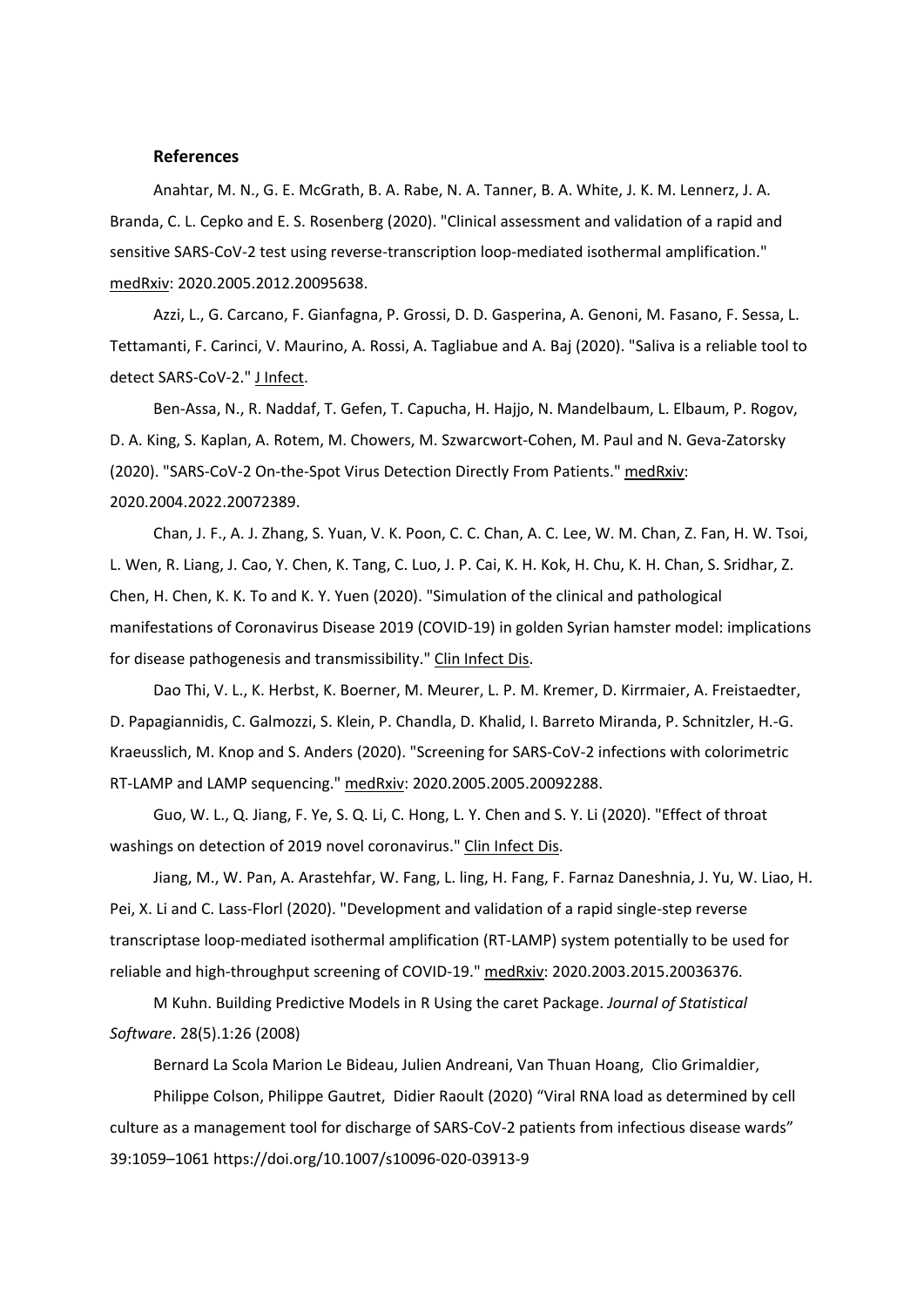Lamb, L. E., S. N. Bartolone, E. Ward and M. B. Chancellor (2020). "Rapid Detection of Novel Coronavirus (COVID‐19) by Reverse Transcription‐Loop‐Mediated Isothermal Amplification." medRxiv: 2020.2002.2019.20025155.

Li, X., M. Geng, Y. Peng, L. Meng and S. Lu (2020). "Molecular immune pathogenesis and diagnosis of COVID‐19." J Pharm Anal **10**(2): 102‐108.

To, K. K., O. T. Tsang, W. S. Leung, A. R. Tam, T. C. Wu, D. C. Lung, C. C. Yip, J. P. Cai, J. M. Chan, T. S. Chik, D. P. Lau, C. Y. Choi, L. L. Chen, W. M. Chan, K. H. Chan, J. D. Ip, A. C. Ng, R. W. Poon, C. T. Luo, V. C. Cheng, J. F. Chan, I. F. Hung, Z. Chen, H. Chen and K. Y. Yuen (2020). "Temporal profiles of viral load in posterior oropharyngeal saliva samples and serum antibody responses during infection by SARS‐CoV‐2: an observational cohort study." Lancet Infect Dis **20**(5): 565‐574.

Tsai, L. C., C. W. Su, J. C. Lee, Y. S. Lu, H. C. Chen, Y. C. Lin, A. Linacre and H. M. Hsieh (2018). "The detection and identification of saliva in forensic samples by RT‐LAMP." Forensic Sci Med Pathol **14**(4): 469‐477.

Wyllie, A. L., J. Fournier, A. Casanovas‐Massana, M. Campbell, M. Tokuyama, P. Vijayakumar, B. Geng, M. C. Muenker, A. J. Moore, C. B. F. Vogels, M. E. Petrone, I. M. Ott, P. Lu, A. Lu‐Culligan, J. Klein, A. Venkataraman, R. Earnest, M. Simonov, R. Datta, R. Handoko, N. Naushad, L. R. Sewanan, J. Valdez, E. B. White, S. Lapidus, C. C. Kalinich, X. Jiang, D. J. Kim, E. Kudo, M. Linehan, T. Mao, M. Moriyama, J. E. Oh, A. Park, J. Silva, E. Song, T. Takahashi, M. Taura, O.‐E. Weizman, P. Wong, Y. Yang, S. Bermejo, C. Odio, S. B. Omer, C. S. Dela Cruz, S. Farhadian, R. A. Martinello, A. Iwasaki, N. D. Grubaugh and A. I. Ko (2020). "Saliva is more sensitive for SARS‐CoV‐2 detection in COVID‐19 patients than nasopharyngeal swabs." medRxiv: 2020.2004.2016.20067835.

Zhang, Y., N. Odiwuor, J. Xiong, L. Sun, R. O. Nyaruaba, H. Wei and N. A. Tanner (2020). "Rapid Molecular Detection of SARS‐CoV‐2 (COVID‐19) Virus RNA Using Colorimetric LAMP." medRxiv: 2020.2002.2026.20028373.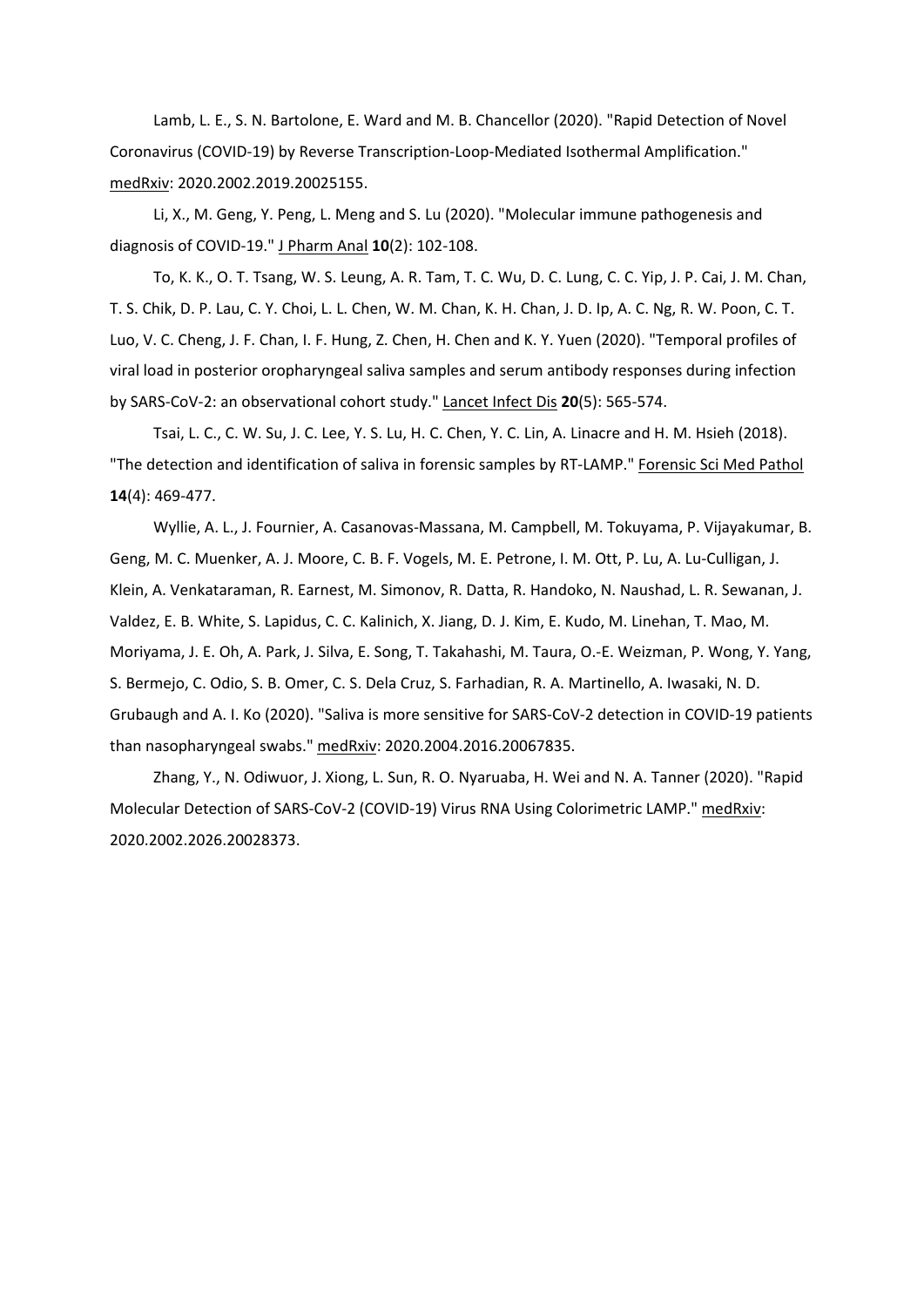Table S1 Clinical profiles and virus detection from patient group.

|                                          |                                       |             | <b>NP RT-gPCR</b><br>(Ct) | Salivary<br><b>RT-LAMP</b> | Delay between<br>NP - salivary<br>sampling | Delay between<br>first symptoms and<br>salivary sampling | Symptoms at the<br>day of salivary<br>sampling | <b>Clinical Status</b> |
|------------------------------------------|---------------------------------------|-------------|---------------------------|----------------------------|--------------------------------------------|----------------------------------------------------------|------------------------------------------------|------------------------|
|                                          |                                       | P007        | 18                        | <b>NEG</b>                 | $\overline{7}$                             | 10                                                       | Y                                              | Infected               |
|                                          |                                       | P010        | 25                        | POS                        | 6                                          | 14                                                       | Ν                                              | Infected               |
|                                          |                                       | P011        | 33                        | POS                        | 5                                          | 16                                                       | N                                              | Infected               |
|                                          |                                       | P013        | 32                        | <b>NEG</b>                 | 2                                          | 24                                                       | Y                                              | Infected               |
|                                          | Currently                             | P014        | 33                        | POS                        | 4                                          | 24                                                       | Y                                              | Infected               |
|                                          |                                       | P015        | 29                        | POS                        | 0                                          | 21                                                       | Y                                              | Infected               |
|                                          | infected (Ct < 35)<br><b>Subjects</b> | P016        | 32                        | POS                        | 0                                          | 3                                                        | Y                                              | Infected               |
|                                          |                                       | P017        | 21                        | <b>NEG</b>                 | 3                                          | $\overline{7}$                                           | Ν                                              | Infected               |
|                                          |                                       | P118        | 25                        | POS                        | 28                                         | 29                                                       | N                                              | Infected               |
|                                          |                                       | <b>S129</b> | 34                        | POS                        | 0                                          | $\overline{\phantom{a}}$                                 | Ν                                              | Infected               |
| Subjects with a previous known infection |                                       | P004        | 38                        | <b>NEG</b>                 | $\overline{2}$                             | 27                                                       | N                                              | Recovered/Non-Infect   |
|                                          | Late Control (Ct235)                  | P006        | 39                        | <b>NEG</b>                 | 9                                          |                                                          | Ν                                              | Recovered/Non-Infect   |
|                                          |                                       | <b>P008</b> | 37                        | <b>NEG</b>                 | 4                                          | 8                                                        | Ν                                              | Recovered/Non-Infect   |
|                                          |                                       | P012        | 38                        | <b>NEG</b>                 | 0                                          |                                                          | N                                              | Recovered/Non-Infect   |
|                                          |                                       | P027        | 40                        | POS                        | 0                                          | 31                                                       | Y                                              | Recovered/Non-Infect   |
|                                          |                                       | <b>P055</b> | 36                        | <b>NEG</b>                 | $\overline{2}$                             | 15                                                       | Ν                                              | Recovered/Non-Infect   |
|                                          |                                       | <b>S122</b> | 39                        | POS                        | 0                                          | 23                                                       | Υ                                              | Recovered/Non-Infect   |
|                                          |                                       | P127        | 37                        | <b>NEG</b>                 | 5                                          | 29                                                       | N                                              | Recovered/Non-Infect   |
|                                          |                                       | <b>P005</b> | <b>NEG</b>                | <b>NEG</b>                 | 0                                          | 21                                                       | N                                              | Recovered/Non-Infect   |
|                                          |                                       | P074        | <b>NEG</b>                | <b>NEG</b>                 | 0                                          | 37                                                       | Y                                              | Recovered/Non-Infect   |
|                                          |                                       | P075        | <b>NEG</b>                | <b>NEG</b>                 | 14                                         | 36                                                       | N                                              | Recovered/Non-Infect   |
|                                          |                                       | P097        | <b>NEG</b>                | <b>NEG</b>                 | 0                                          | 37                                                       | Ν                                              | Recovered/Non-Infect   |
|                                          |                                       | P114        | <b>NEG</b>                | <b>NEG</b>                 | 0                                          | 41                                                       | N                                              | Recovered/Non-Infect   |
|                                          |                                       | P115        | <b>NEG</b>                | <b>NEG</b>                 | 0                                          |                                                          | Ν                                              | Recovered/Non-Infect   |
|                                          |                                       | P117        | <b>NEG</b>                | <b>NEG</b>                 | 0                                          | 35                                                       | Ν                                              | Recovered/Non-Infect   |
|                                          |                                       | <b>S119</b> | <b>NEG</b>                | <b>NEG</b>                 | 0                                          | 54                                                       | Y                                              | Recovered/Non-Infect   |
|                                          | Late Control (Negative)               | P120        | <b>NEG</b>                | <b>NEG</b>                 | 17                                         | 39                                                       | Υ                                              | Recovered/Non-Infect   |
|                                          |                                       | <b>S121</b> | <b>NEG</b>                | <b>NEG</b>                 | 0                                          | 21                                                       | Υ                                              | Recovered/Non-Infect   |
|                                          |                                       | P126        | <b>NEG</b>                | <b>NEG</b>                 | 13                                         | 42                                                       | Υ                                              | Recovered/Non-Infect   |
|                                          |                                       | <b>S130</b> | <b>NEG</b>                | POS                        | 0                                          | ٠                                                        | N                                              | Recovered/Non-Infect   |

*NEG= Negative result. POS= Positive result. Y = Presence of at least one symptom related to COVID‐19 disease. N= Absence of symptoms related to COVID‐19 disease. (‐) = Not determined.*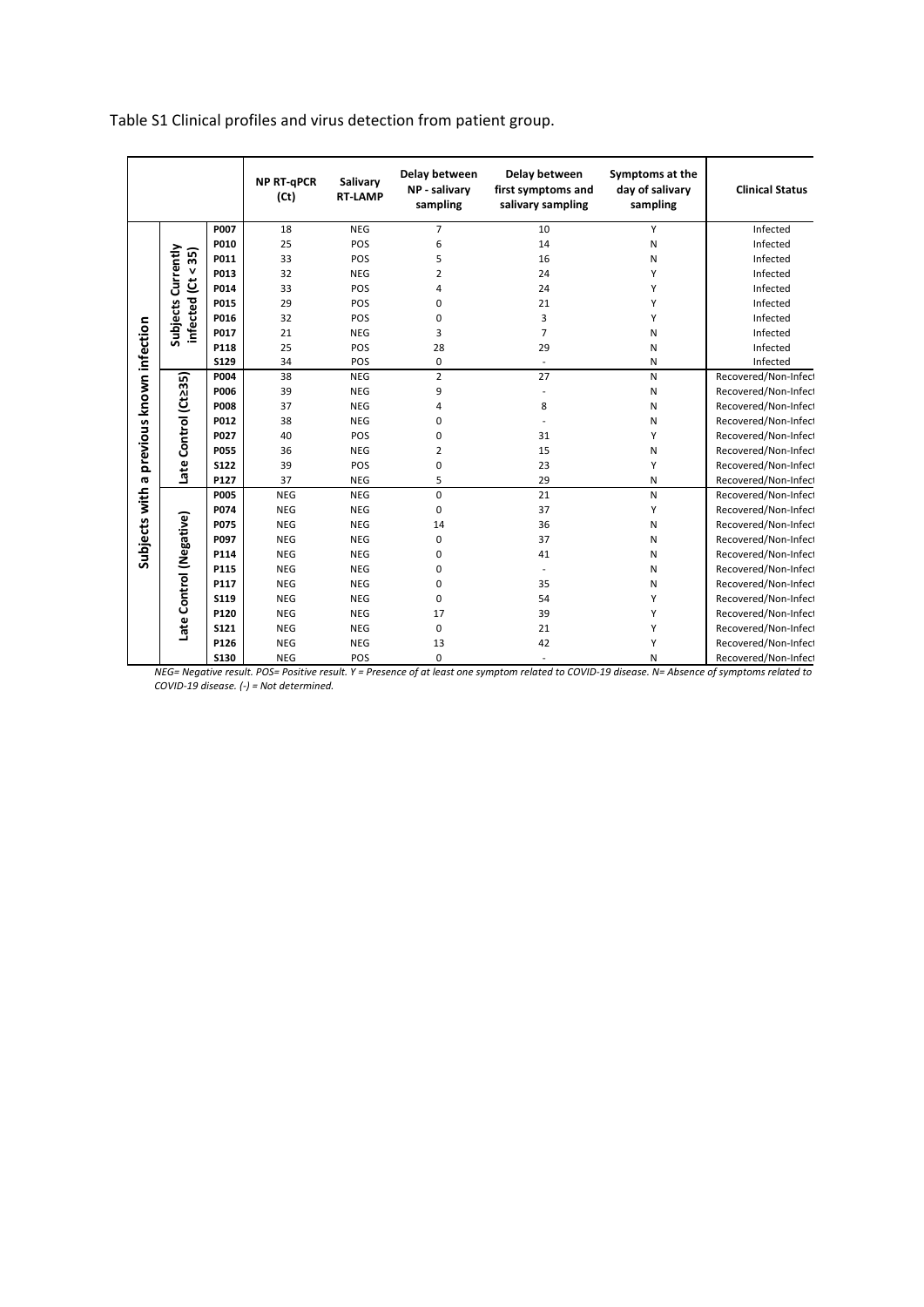|                                |              | <b>NP RT-qPCR</b><br>(Ct) | Salivary<br><b>RT-LAMP</b> | Delay between<br>NP - salivary<br>sampling | Delay between first<br>symptoms and<br>salivary sampling | Symptoms at<br>the day of<br>salivary<br>sampling | <b>Clinical Status</b> |
|--------------------------------|--------------|---------------------------|----------------------------|--------------------------------------------|----------------------------------------------------------|---------------------------------------------------|------------------------|
|                                | <b>SO09</b>  | <b>NEG</b>                | <b>NEG</b>                 | $\mathbf 0$                                |                                                          | N                                                 | Recovered/Non-Infected |
|                                | <b>SO18</b>  | NEG                       | <b>NEG</b>                 | 0                                          |                                                          | N                                                 | Recovered/Non-Infected |
|                                | <b>SO20</b>  | <b>NEG</b>                | <b>NEG</b>                 | 0                                          |                                                          | N                                                 | Recovered/Non-Infected |
|                                | S021         | <b>NEG</b>                | <b>NEG</b>                 | $\mathbf 0$                                |                                                          | N                                                 | Recovered/Non-Infected |
|                                | <b>SO22</b>  | <b>NEG</b>                | <b>NEG</b>                 | $\mathbf 0$                                |                                                          | Υ                                                 | Recovered/Non-Infected |
|                                | S023         | <b>NEG</b>                | <b>NEG</b>                 | 0                                          |                                                          | N                                                 | Recovered/Non-Infected |
|                                | S024         | <b>NEG</b>                | <b>NEG</b>                 | 0                                          |                                                          | N                                                 | Recovered/Non-Infected |
|                                | <b>SO25</b>  | <b>NEG</b>                | <b>NEG</b>                 | 0                                          |                                                          | N                                                 | Recovered/Non-Infected |
|                                | S026         | <b>NEG</b>                | <b>NEG</b>                 | 0                                          |                                                          | N                                                 | Recovered/Non-Infected |
|                                | <b>SO28</b>  | <b>NEG</b>                | <b>NEG</b>                 | $\mathbf 0$                                |                                                          | N                                                 | Recovered/Non-Infected |
|                                | <b>S030</b>  | <b>NEG</b>                | <b>NEG</b>                 | 0                                          |                                                          | N                                                 | Recovered/Non-Infected |
|                                | S031         | <b>NEG</b>                | <b>NEG</b>                 | 0                                          | 36                                                       | Υ                                                 | Recovered/Non-Infected |
|                                | <b>SO32</b>  | <b>NEG</b>                | <b>NEG</b>                 | 0                                          | 11                                                       | Υ                                                 | Recovered/Non-Infected |
|                                | <b>SO33</b>  | <b>NEG</b>                | <b>NEG</b>                 | $\mathbf 0$                                |                                                          | N                                                 | Recovered/Non-Infected |
|                                | S034         | <b>NEG</b>                | <b>NEG</b>                 | $\mathbf 0$                                |                                                          | N                                                 | Recovered/Non-Infected |
|                                | <b>S035</b>  | <b>NEG</b>                | <b>NEG</b>                 | 0                                          |                                                          | N                                                 | Recovered/Non-Infected |
|                                | <b>SO36</b>  | 39                        | <b>NEG</b>                 | 0                                          |                                                          | N                                                 | Recovered/Non-Infected |
|                                | S037         | <b>NEG</b>                | <b>NEG</b>                 | $\mathbf 0$                                |                                                          | N                                                 | Recovered/Non-Infected |
|                                | <b>SO38</b>  | <b>NEG</b>                | <b>NEG</b>                 | $\mathbf 0$                                |                                                          | Υ                                                 | Recovered/Non-Infected |
|                                | <b>S039</b>  | <b>NEG</b>                | <b>NEG</b>                 | 0                                          |                                                          | N                                                 | Recovered/Non-Infected |
|                                | S040         | <b>NEG</b>                | <b>NEG</b>                 | 0                                          |                                                          | N                                                 | Recovered/Non-Infected |
|                                | S041         | <b>NEG</b>                | <b>NEG</b>                 | 0                                          | $\overline{2}$                                           | Υ                                                 | Recovered/Non-Infected |
|                                | S042         | <b>NEG</b>                | <b>NEG</b>                 | 0                                          |                                                          | N                                                 | Recovered/Non-Infected |
|                                | S043         | <b>NEG</b>                | <b>NEG</b>                 | $\mathbf 0$                                |                                                          | N                                                 | Recovered/Non-Infected |
|                                | <b>S044</b>  | <b>NEG</b>                | <b>NEG</b>                 | 0                                          |                                                          | N                                                 | Recovered/Non-Infected |
|                                | <b>SO45</b>  | <b>NEG</b>                | <b>NEG</b>                 | 0                                          |                                                          | N                                                 | Recovered/Non-Infected |
| Volunteers health care workers | S046         | <b>NEG</b>                | POS                        | 0                                          |                                                          | N                                                 | Recovered/Non-Infected |
|                                | <b>S047</b>  | <b>NEG</b>                | <b>NEG</b>                 | $\mathbf 0$                                |                                                          | N                                                 | Recovered/Non-Infected |
|                                | <b>SO48</b>  | <b>NEG</b>                | <b>NEG</b>                 | 0                                          |                                                          | N                                                 | Recovered/Non-Infected |
|                                | S049         | <b>NEG</b>                | <b>NEG</b>                 | 0                                          |                                                          | N                                                 | Recovered/Non-Infected |
|                                | <b>S050</b>  | <b>NEG</b>                | <b>NEG</b>                 | 0                                          |                                                          | N                                                 | Recovered/Non-Infected |
|                                | S051         | <b>NEG</b>                | <b>NEG</b>                 | $\mathbf 0$                                |                                                          | N                                                 | Recovered/Non-Infected |
|                                | <b>SO52</b>  | <b>NEG</b>                | <b>NEG</b>                 | $\mathbf 0$                                | 6                                                        | Υ                                                 | Recovered/Non-Infected |
|                                | <b>SO53</b>  | <b>NEG</b>                | <b>NEG</b>                 | 0                                          |                                                          | N                                                 | Recovered/Non-Infected |
|                                | <b>S054</b>  | <b>NEG</b>                | <b>NEG</b>                 | 0                                          |                                                          | N                                                 | Recovered/Non-Infected |
|                                | <b>S057</b>  | <b>NEG</b>                | <b>NEG</b>                 | 0                                          |                                                          | Υ                                                 | Recovered/Non-Infected |
|                                | <b>SO58</b>  | <b>NEG</b>                | <b>NEG</b>                 | 0                                          |                                                          | N                                                 | Recovered/Non-Infected |
|                                | <b>SO59</b>  | <b>NEG</b>                | <b>NEG</b>                 | $\mathbf 0$                                |                                                          | N                                                 | Recovered/Non-Infected |
|                                | <b>S060</b>  | <b>NEG</b>                | <b>NEG</b>                 | 0                                          |                                                          | N                                                 | Recovered/Non-Infected |
|                                | S061         | <b>NEG</b>                | <b>NEG</b>                 | 0                                          | 12                                                       | Υ                                                 | Recovered/Non-Infected |
|                                | <b>SO62</b>  | <b>NEG</b>                | <b>NEG</b>                 | 0                                          |                                                          | N                                                 | Recovered/Non-Infected |
|                                | S063         | <b>NEG</b>                | <b>NEG</b>                 | 0                                          |                                                          | N                                                 | Recovered/Non-Infected |
|                                | S064         | <b>NEG</b>                | <b>NEG</b>                 | 0<br>0                                     |                                                          | N                                                 | Recovered/Non-Infected |
|                                | <b>SO65</b>  | <b>NEG</b>                | <b>NEG</b>                 | 0                                          |                                                          | N                                                 | Recovered/Non-Infected |
|                                | <b>SO66</b>  | <b>NEG</b>                | <b>NEG</b>                 | $\mathbf 0$                                |                                                          | N                                                 | Recovered/Non-Infected |
|                                | S067         | <b>NEG</b>                | <b>NEG</b>                 | $\mathbf 0$                                |                                                          | N                                                 | Recovered/Non-Infected |
|                                | <b>SO68</b>  | <b>NEG</b>                | <b>NEG</b>                 | $\mathbf 0$                                |                                                          | N                                                 | Recovered/Non-Infected |
|                                | S069         | <b>NEG</b>                | <b>NEG</b>                 | 0                                          |                                                          | N                                                 | Recovered/Non-Infected |
|                                | <b>S070</b>  | <b>NEG</b>                | <b>NEG</b>                 | 0                                          |                                                          | Υ                                                 | Recovered/Non-Infected |
|                                | S071<br>S072 | <b>NEG</b>                | <b>NEG</b>                 | 0                                          |                                                          | N<br>N                                            | Recovered/Non-Infected |
|                                |              | <b>NEG</b>                | <b>NEG</b>                 | $\mathbf 0$                                |                                                          |                                                   | Recovered/Non-Infected |
|                                | S073         | <b>NEG</b>                | <b>NEG</b>                 |                                            |                                                          | N                                                 | Recovered/Non-Infected |

# Table S2 Clinical profiles and virus detection from healthcare workers group.